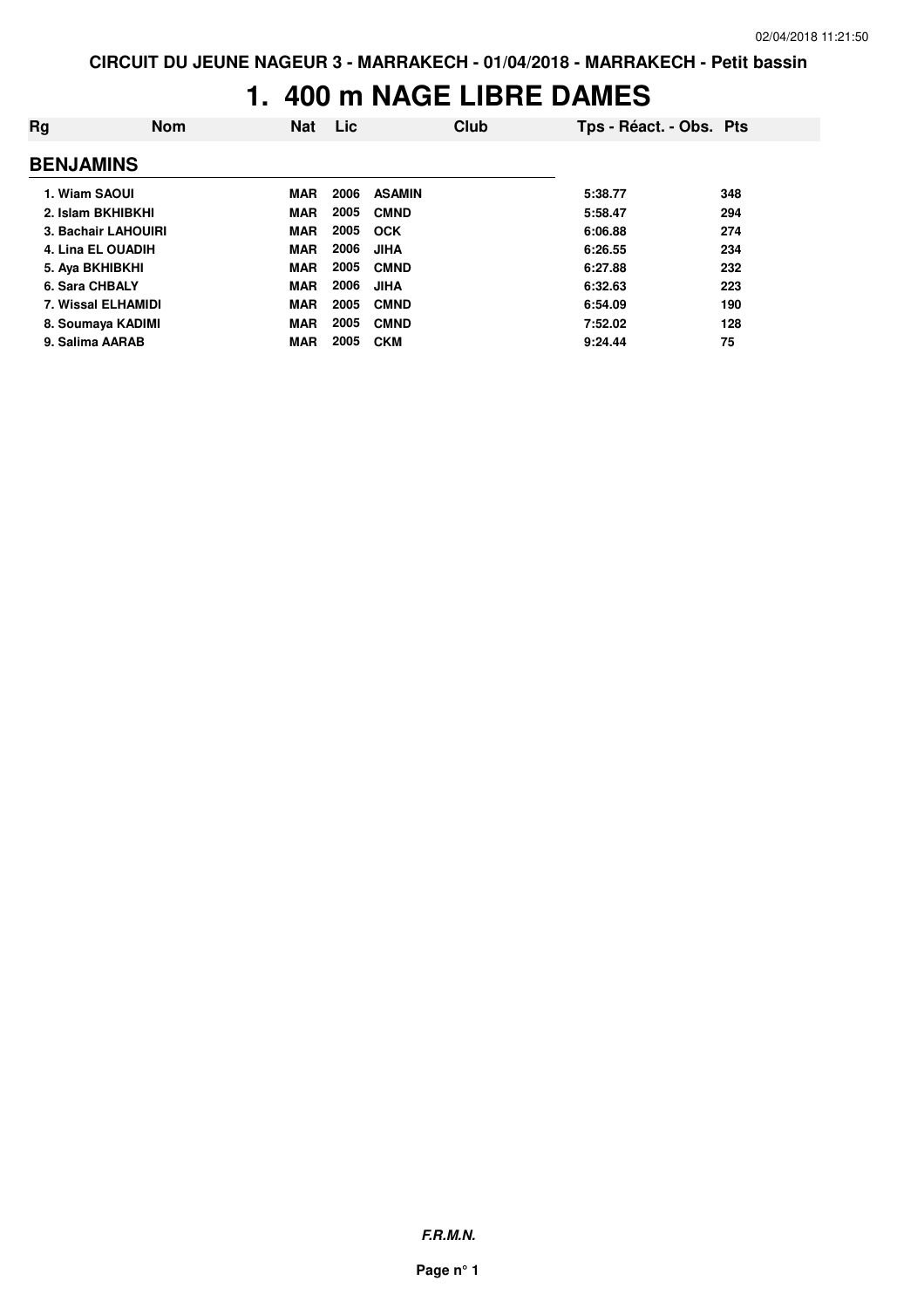# **2. 100 m NAGE LIBRE MESSIEURS**

| Rg | <b>Nom</b>                         | Nat        | Lic  |               | Club | Tps - Réact. - Obs. Pts |     |
|----|------------------------------------|------------|------|---------------|------|-------------------------|-----|
|    | <b>BENJAMINS</b>                   |            |      |               |      |                         |     |
|    | 1. Mohamed Adam NOURDINE           | <b>MAR</b> | 2005 | <b>OCK</b>    |      | 1:07.10                 | 341 |
|    | 2. Hamza TABIT                     | <b>MAR</b> | 2006 | <b>ASAMIN</b> |      | 1:10.82                 | 290 |
|    | 3. Yasser BENHIDA                  | <b>MAR</b> | 2005 | <b>ASAMIN</b> |      | 1:11.78                 | 279 |
|    | <b>4. Ali BENLACHHAB</b>           | <b>MAR</b> | 2005 | <b>ASAMIN</b> |      | 1:13.29                 | 262 |
|    | 5. Soufiane AMRI                   | <b>MAR</b> | 2005 | <b>ASAMIN</b> |      | 1:13.70                 | 257 |
|    | 6. Rayane DAKI                     | <b>MAR</b> | 2005 | <b>OCK</b>    |      | 1:14.85                 | 246 |
|    | 7. Aymane DIANI                    | <b>MAR</b> | 2005 | <b>JIHA</b>   |      | 1:15.54                 | 239 |
|    | 8. Nabil EL MOUMI                  | <b>MAR</b> | 2006 | <b>JIHA</b>   |      | 1:16.29                 | 232 |
|    | 9. Mouad BENGUIRA                  | <b>MAR</b> | 2006 | <b>KACM</b>   |      | 1:16.81                 | 227 |
|    | <b>10. El Mehdi MOUHACHIM</b>      | <b>MAR</b> | 2006 | <b>JIHA</b>   |      | 1:17.72                 | 219 |
|    | 11. Karim SELLAFI                  | <b>MAR</b> | 2005 | <b>OCK</b>    |      | 1:18.02                 | 217 |
|    | 12. Haitam Safouane OURTANE        | <b>MAR</b> | 2005 | <b>CMND</b>   |      | 1:21.23                 | 192 |
|    | 13. Jad ABDOUH                     | <b>MAR</b> | 2005 | <b>JIHA</b>   |      | 1:24.73                 | 169 |
|    | <b>13. Iliass ZARQUAN</b>          | <b>MAR</b> | 2005 | <b>JIHA</b>   |      | 1:24.73                 | 169 |
|    | <b>15. Mehdi CHERGUI MOUANE</b>    | <b>MAR</b> | 2005 | <b>ASNS</b>   |      | 1:25.36                 | 166 |
|    | 16. Abdelghani GHANNAM             | <b>MAR</b> | 2005 | <b>CMND</b>   |      | 1:25.38                 | 165 |
|    | 17. Ossama ENNAZIHI                | <b>MAR</b> | 2005 | <b>OCS</b>    |      | 1:27.70                 | 153 |
|    | 18. Adam AGOURAM                   | <b>MAR</b> | 2006 | <b>CMND</b>   |      | 1:28.17                 | 150 |
|    | <b>19. Nazih MHAICH</b>            | <b>MAR</b> | 2006 | <b>OCS</b>    |      | 1:30.47                 | 139 |
|    | 20. Brahim OUARMASSI               | <b>MAR</b> | 2005 | <b>JIHA</b>   |      | 1:30.88                 | 137 |
|    | 21. Soulayman MOUMINE              | <b>MAR</b> | 2006 | <b>ASNS</b>   |      | 1:34.48                 | 122 |
|    | 22. Reda SELOUANE                  | <b>MAR</b> | 2006 | <b>CMND</b>   |      | 1:36.00                 | 116 |
|    | 23. Yassir SOUHAIB                 | <b>MAR</b> | 2006 | <b>CMND</b>   |      | 1:38.41                 | 108 |
|    | 24. Almakki BOUABOULA              | <b>MAR</b> | 2006 | <b>KACM</b>   |      | 1:40.14                 | 102 |
|    | 25. Salaheddine DNAYA              | <b>MAR</b> | 2005 | <b>ASNS</b>   |      | 1:42.37                 | 96  |
|    | 26. Oussama NASSIR                 | <b>MAR</b> | 2006 | <b>OCK</b>    |      | 1:44.97                 | 89  |
|    | 27. Anass RTAIB                    | <b>MAR</b> | 2006 | <b>OCK</b>    |      | 1:45.98                 | 86  |
|    | 28. Mohammed QALLIDI               | <b>MAR</b> | 2005 | <b>ASNS</b>   |      | 1:48.85                 | 80  |
|    | 29. Mohssine KANABA                | <b>MAR</b> | 2005 | <b>KACM</b>   |      | 1:53.89                 | 69  |
|    | 30. Adam AIT ABDELMALEK            | <b>MAR</b> | 2006 | <b>KACM</b>   |      | 2:01.03                 | 58  |
|    | 31. Aymane ZAGHLOUL                | <b>MAR</b> | 2005 | <b>CKM</b>    |      | 2:01.45                 | 57  |
|    | 32. Adam PALAMINO                  | <b>MAR</b> | 2006 | <b>ASNS</b>   |      | 2:05.05                 | 52  |
|    | 33. Ahmed Rayane ELOTOR            | <b>MAR</b> | 2005 | <b>ASNS</b>   |      | 2:05.31                 | 52  |
|    | <b>NC. Mohammed Houssam AARAFA</b> | <b>MAR</b> | 2006 | <b>ASNS</b>   |      | Frf n.d.                |     |
|    | <b>NC. Abdessamad ELKHABYR</b>     | <b>MAR</b> | 2005 | <b>ASNS</b>   |      | Frf n.d.                |     |
|    | <b>NC. Mehdi ABBOU</b>             | <b>MAR</b> | 2006 | <b>CMND</b>   |      | Frf n.d.                |     |
|    | <b>NC. Imad Eddine FARTAL</b>      | <b>MAR</b> | 2005 | <b>KACM</b>   |      | Frf n.d.                |     |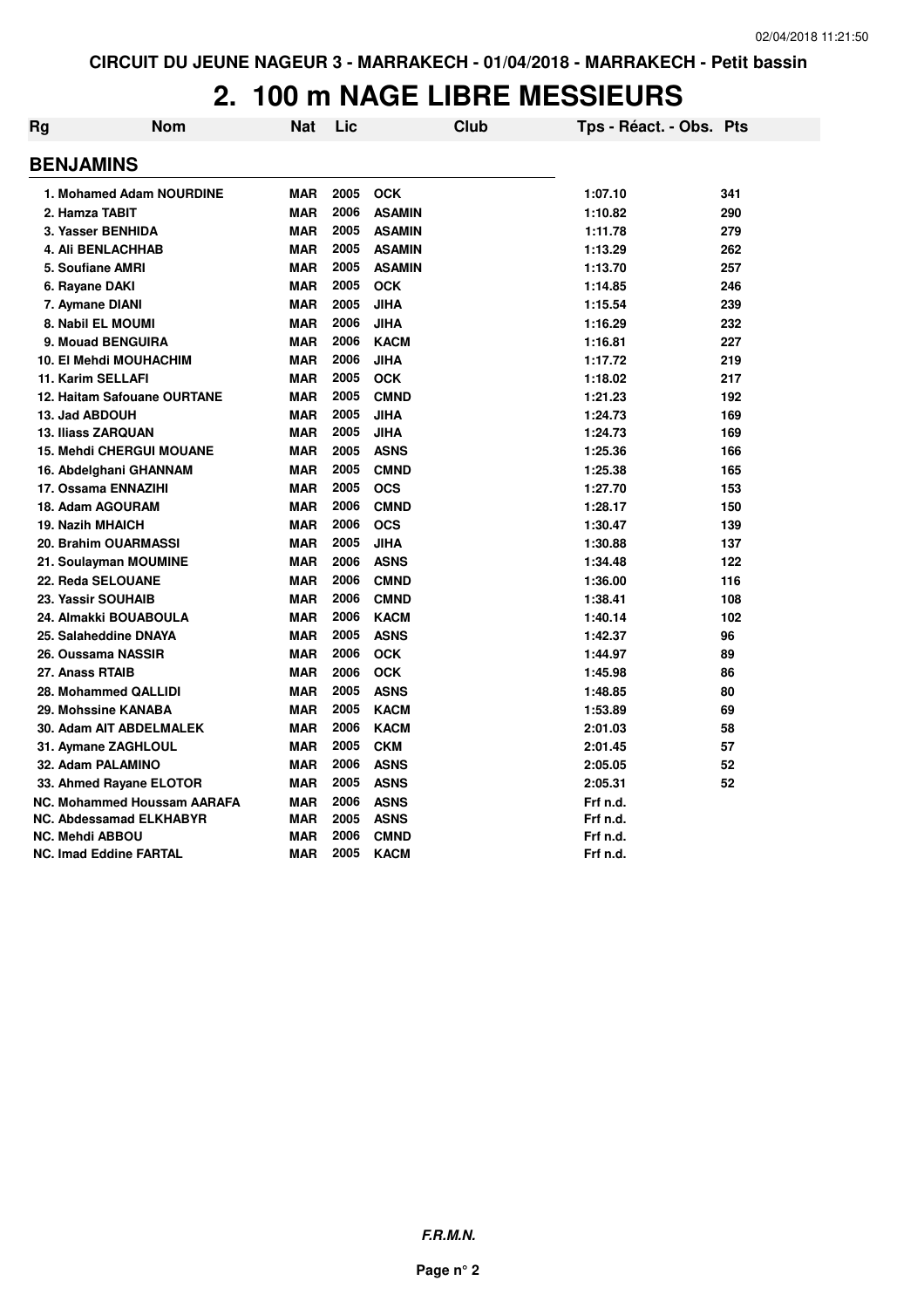## **3. 200 m NAGE LIBRE MESSIEURS**

| Rg | <b>Nom</b>                   | <b>Nat</b> | Lic  | Club          | Tps - Réact. - Obs. Pts |     |
|----|------------------------------|------------|------|---------------|-------------------------|-----|
|    | <b>POUSSINS</b>              |            |      |               |                         |     |
|    | 1. Omar AMRI                 | <b>MAR</b> | 2007 | <b>ASAMIN</b> | 2:37.84                 | 269 |
|    | 2. Issam BOUHMALA            | <b>MAR</b> | 2007 | <b>JIHA</b>   | 2:42.66                 | 246 |
|    | 3. Mohamed Dya Eddine MOUTAI | <b>MAR</b> | 2007 | <b>JIHA</b>   | 3:02.52                 | 174 |
|    | 4. Mohammed BKHIBKHI         | <b>MAR</b> | 2008 | <b>CMND</b>   | 3:14.34                 | 144 |
|    | 5. Karim EL KADIRI           | <b>MAR</b> | 2008 | <b>ASAMIN</b> | 3:18.98                 | 134 |
|    | 6. Mohamed Taha TRAIDI       | <b>MAR</b> | 2007 | <b>OCK</b>    | 3:23.50                 | 125 |
|    | 7. Yahya Rayane NORDINE      | <b>MAR</b> | 2008 | <b>OCK</b>    | 3:24.23                 | 124 |
|    | 8. Othmane HALOUK            | <b>MAR</b> | 2008 | <b>ASAMIN</b> | 3:28.19                 | 117 |
|    | 9. Ilyass LAMZOUGUI          | <b>MAR</b> | 2007 | <b>JIHA</b>   | 3:34.45                 | 107 |
|    | 10. Saad HADRI               | <b>MAR</b> | 2007 | <b>CMND</b>   | 3:34.85                 | 107 |
|    | <b>11. Ismail HALOUK</b>     | <b>MAR</b> | 2007 | <b>ASAMIN</b> | 3:35.59                 | 105 |
|    | 12. Ilyas DARIF              | <b>MAR</b> | 2007 | <b>CMND</b>   | 3:49.39                 | 87  |
|    | 13. Iyad BOUROU              | <b>MAR</b> | 2008 | <b>OCS</b>    | 3:50.31                 | 86  |
|    | <b>14. Tamim SOUITI</b>      | <b>MAR</b> | 2008 | <b>CMND</b>   | 3:53.89                 | 82  |
|    | 15. Reda AIT ZIDANE          | <b>MAR</b> | 2007 | <b>KACM</b>   | 3:59.41                 | 77  |
|    | 16. Sohaib DAKI              | <b>MAR</b> | 2007 | <b>OCK</b>    | 4:00.30                 | 76  |
|    | 17. Hamza NAFR               | <b>MAR</b> | 2008 | <b>OCK</b>    | 4:01.69                 | 75  |
|    | <b>18. Mohamed JEMHATI</b>   | <b>MAR</b> | 2007 | <b>KACM</b>   | 4:06.02                 | 71  |
|    | <b>NC. Rami LAABIED</b>      | <b>MAR</b> | 2008 | <b>CMND</b>   | Frf n.d.                |     |
|    | <b>NC. Ilias ZAYANE</b>      | <b>MAR</b> | 2008 | <b>JIHA</b>   | Frf n.d.                |     |
|    | <b>NC. Omar LEMKHOUDEM</b>   | <b>MAR</b> | 2008 | <b>ASNS</b>   | <b>Abandon</b>          | 0   |
|    | <b>NC. Ilyas AMAZOUZ</b>     | <b>MAR</b> | 2008 | <b>KACM</b>   | <b>\bandon</b>          | 0   |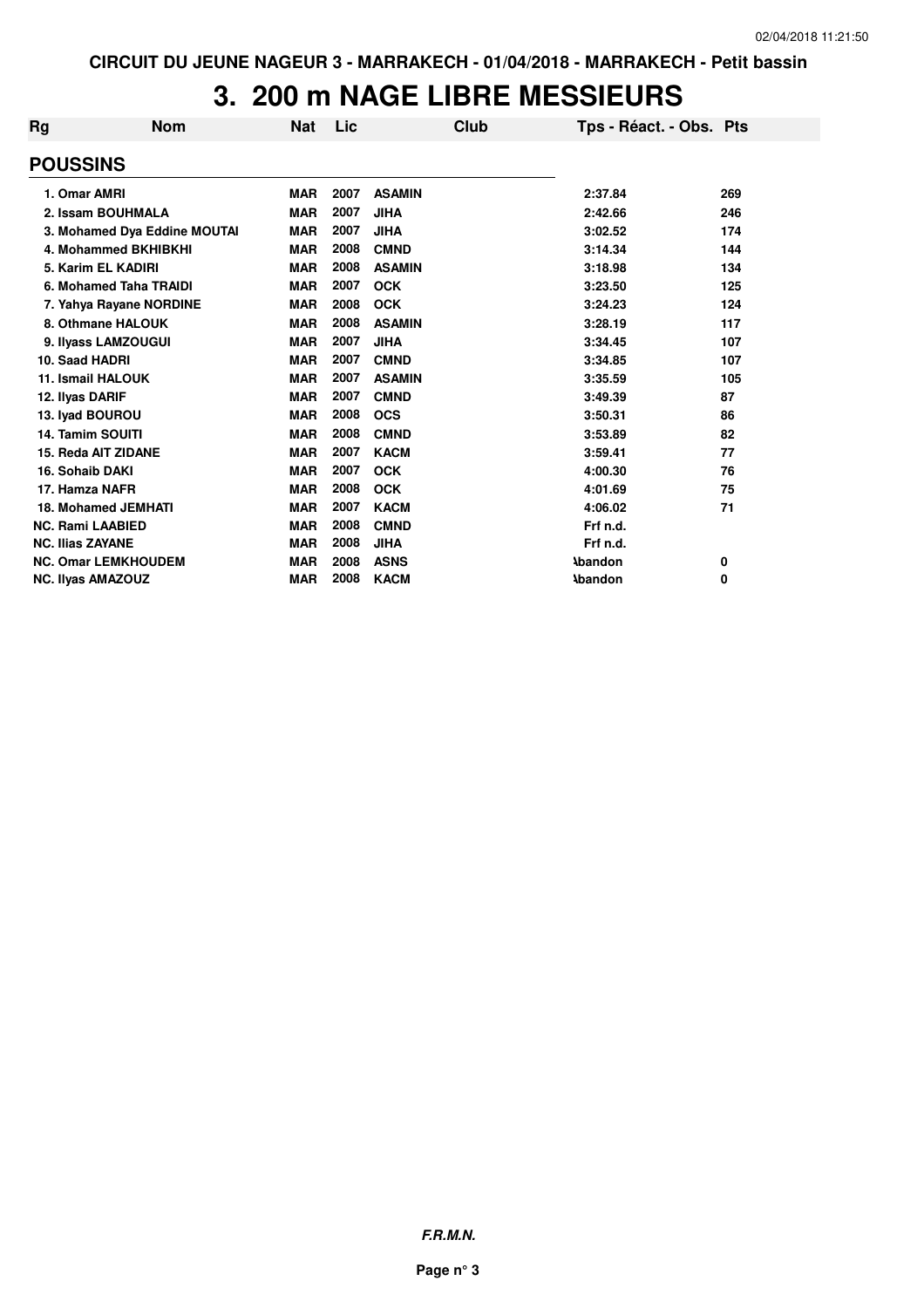#### **4. 50 m NAGE LIBRE DAMES**

| Rg | <b>Nom</b>                   | Nat        | Lic  | <b>Club</b>   | Tps - Réact. - Obs. Pts |     |
|----|------------------------------|------------|------|---------------|-------------------------|-----|
|    | <b>POUSSINS</b>              |            |      |               |                         |     |
|    | 1. Sarah LACOMBE             | <b>MAR</b> | 2007 | <b>JIHA</b>   | 35.45                   | 300 |
|    | 2. Lina BOURZI               | <b>MAR</b> | 2007 | <b>ASAMIN</b> | 36.63                   | 271 |
|    | 3. Aya RIFAI                 | <b>MAR</b> | 2007 | <b>ASAMIN</b> | 36.88                   | 266 |
|    | 4. Rahma EL HAMDANI          | <b>MAR</b> | 2007 | <b>JIHA</b>   | 38.47                   | 234 |
|    | 5. Ilham EL MACHFOU          | <b>MAR</b> | 2007 | <b>JIHA</b>   | 38.77                   | 229 |
|    | 6. Sarah AADAD               | <b>MAR</b> | 2007 | <b>CMND</b>   | 39.51                   | 216 |
|    | 7. Joulane MAHJOUBI          | <b>MAR</b> | 2007 | <b>ASAMIN</b> | 40.00                   | 208 |
|    | 8. Hiba LAMOURI              | <b>MAR</b> | 2007 | <b>JIHA</b>   | 40.88                   | 195 |
|    | 9. Sara EL BARDAI            | <b>MAR</b> | 2007 | <b>ASAMIN</b> | 42.80                   | 170 |
|    | 10. Yasmine ED DRIEF         | <b>MAR</b> | 2008 | <b>KACM</b>   | 43.01                   | 168 |
|    | 11. Nassima JLOULAT          | <b>MAR</b> | 2007 | <b>CKM</b>    | 43.78                   | 159 |
|    | 12. Marwa EL-ABBARI          | <b>MAR</b> | 2007 | <b>OCK</b>    | 44.11                   | 155 |
|    | <b>13. Nohaila LAKHOUIL</b>  | <b>MAR</b> | 2008 | <b>JIHA</b>   | 45.20                   | 144 |
|    | 14. Imane ELKHOMSI           | <b>MAR</b> | 2007 | <b>CKM</b>    | 47.44                   | 125 |
|    | 15. Hajar ELHALABY           | <b>MAR</b> | 2007 | <b>OCK</b>    | 47.65                   | 123 |
|    | 16. Fatima Ezzahra LHACHEQ   | <b>MAR</b> | 2008 | <b>JIHA</b>   | 48.62                   | 116 |
|    | 17. Ibtissam BOURAS          | <b>MAR</b> | 2008 | <b>ASAMIN</b> | 48.78                   | 115 |
|    | 18. Marwa KHALIL             | <b>MAR</b> | 2008 | <b>JIHA</b>   | 49.49                   | 110 |
|    | <b>19. Zineb NSEYEM</b>      | <b>MAR</b> | 2007 | <b>JIHA</b>   | 50.72                   | 102 |
|    | 20. Israe DOUADA             | <b>MAR</b> | 2007 | <b>KACM</b>   | 53.54                   | 87  |
|    | 21. Youmna OUNACEUR          | <b>MAR</b> | 2008 | <b>CMND</b>   | 53.78                   | 85  |
|    | 22. Asmae KADIMI             | <b>MAR</b> | 2008 | <b>CMND</b>   | 54.00                   | 84  |
|    | 23. Amira GARDAM             | <b>MAR</b> | 2008 | <b>OCS</b>    | 54.97                   | 80  |
|    | 24. Maroua RAISSANI          | <b>MAR</b> | 2007 | <b>OCK</b>    | 1:01.15                 | 58  |
|    | 25. Ikram BARAKAT            | <b>MAR</b> | 2007 | <b>JIHA</b>   | 1:06.95                 | 44  |
|    | 26. Elghalia KAMAD           | <b>MAR</b> | 2007 | <b>ASNS</b>   | 1:07.50                 | 43  |
|    | <b>NC. Douaa FARSI</b>       | <b>MAR</b> | 2007 | <b>ASNS</b>   | Frf n.d.                |     |
|    | <b>NC. Houda EL HILALI</b>   | <b>MAR</b> | 2007 | <b>KACM</b>   | Frf n.d.                |     |
|    | <b>NC. Lina Malak HAITAM</b> | <b>MAR</b> | 2007 | <b>OCK</b>    | Frf n.d.                |     |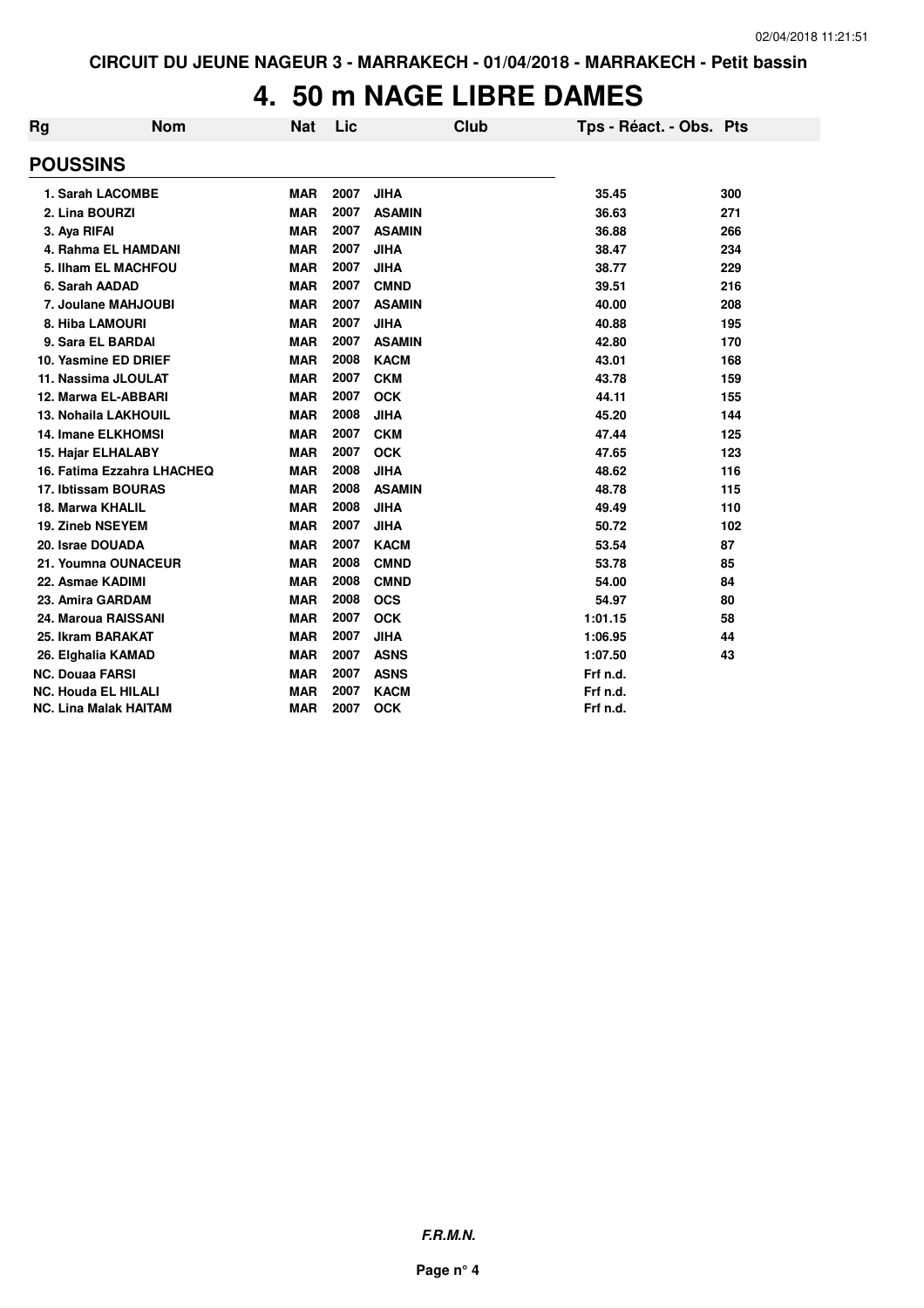#### **5. 100 m BRASSE DAMES**

| Rg | <b>Nom</b>              | <b>Nat</b> | Lic  | Club          | Tps - Réact. - Obs. Pts |     |
|----|-------------------------|------------|------|---------------|-------------------------|-----|
|    | <b>BENJAMINS</b>        |            |      |               |                         |     |
|    | 1. Ghita ALADLOUNI      | <b>MAR</b> | 2006 | <b>JIHA</b>   | 1:46.60                 | 220 |
|    | 2. Fatima Ezzahra RIFAI | <b>MAR</b> | 2005 | <b>ASAMIN</b> | 1:47.40                 | 215 |
|    | 3. Lina EL OUADIH       | <b>MAR</b> | 2006 | <b>JIHA</b>   | 1:49.52                 | 202 |
|    | 4. Aya BKHIBKHI         | <b>MAR</b> | 2005 | <b>CMND</b>   | 1:51.07                 | 194 |
|    | 5. Douaa LEZREK         | <b>MAR</b> | 2006 | <b>JIHA</b>   | 1:53.56                 | 181 |
|    | 6. Oumaima DAHLANE      | <b>MAR</b> | 2005 | <b>JIHA</b>   | 1:55.91                 | 171 |
|    | 7. Soumaya KADIMI       | MAR        | 2005 | <b>CMND</b>   | 1:56.17                 | 169 |
|    | 8. Aya ELYOUSSOFI       | <b>MAR</b> | 2005 | <b>OCS</b>    | 1:56.59                 | 168 |
|    | 9. Aya ELOUAZZANI       | MAR        | 2006 | <b>OCS</b>    | 1:59.19                 | 157 |
|    | 10. Nada ELIDRISSI      | <b>MAR</b> | 2005 | <b>OCS</b>    | 2:22.41                 | 92  |
|    | 11. Maryame OUARGAL     | <b>MAR</b> | 2006 | <b>KACM</b>   | 2:36.66                 | 69  |
|    | <b>NC. Doae ELRAMI</b>  | <b>MAR</b> | 2005 | <b>CKM</b>    | Dsq VI                  | 0   |
|    | <b>NC. Diyaa AZNAKI</b> | <b>MAR</b> | 2006 | <b>OCS</b>    | Dsq NI                  | 0   |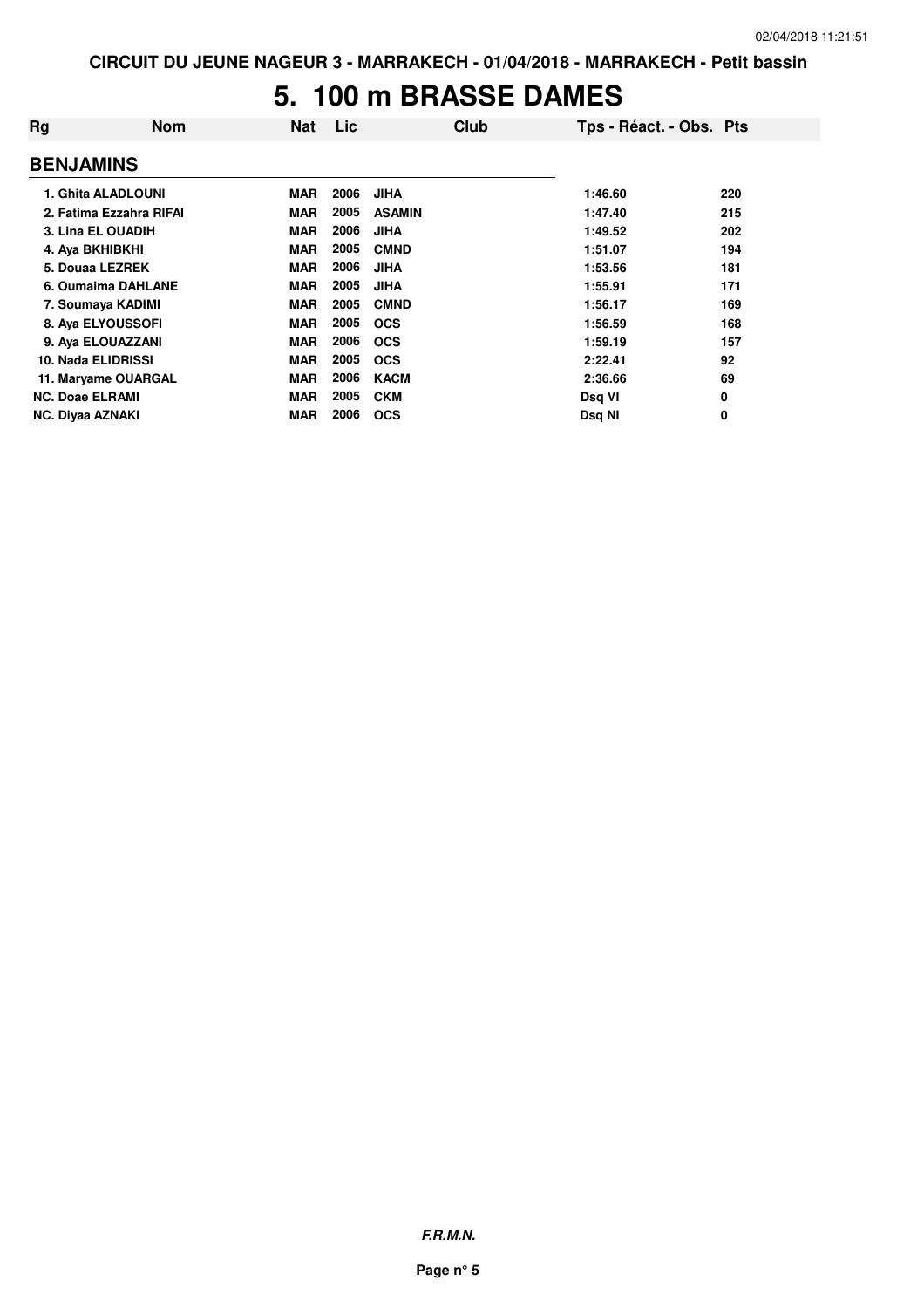### **6. 50 m BRASSE MESSIEURS**

| Rg                      | <b>Nom</b>                     | Nat        | Lic  |               | Club | Tps - Réact. - Obs. Pts |     |
|-------------------------|--------------------------------|------------|------|---------------|------|-------------------------|-----|
| <b>POUSSINS</b>         |                                |            |      |               |      |                         |     |
|                         | 1. Abdelouahab BENHIDA         | <b>MAR</b> | 2007 | <b>ASAMIN</b> |      | 45.98                   | 195 |
|                         | 2. Issam BOUHMALA              | <b>MAR</b> | 2007 | <b>JIHA</b>   |      | 46.66                   | 186 |
|                         | 3. Othmane HALOUK              | <b>MAR</b> | 2008 | <b>ASAMIN</b> |      | 52.91                   | 128 |
| 4. Mehdi ELFALI         |                                | <b>MAR</b> | 2007 | <b>JIHA</b>   |      | 53.59                   | 123 |
|                         | 5. Karim EL KADIRI             | <b>MAR</b> | 2008 | <b>ASAMIN</b> |      | 54.78                   | 115 |
|                         | 6. Anas ELKAIDOUMI             | <b>MAR</b> | 2007 | <b>JIHA</b>   |      | 55.20                   | 112 |
|                         | 7. Mohamed Dya Eddine MOUTAI   | <b>MAR</b> | 2007 | <b>JIHA</b>   |      | 55.73                   | 109 |
| 8. Ilyas DARIF          |                                | <b>MAR</b> | 2007 | <b>CMND</b>   |      | 56.19                   | 106 |
|                         | 9. Mohamed Adam BERRAHOO       | <b>MAR</b> | 2008 | <b>JIHA</b>   |      | 56.40                   | 105 |
|                         | 10. Yahya Rayane NORDINE       | <b>MAR</b> | 2008 | <b>OCK</b>    |      | 57.18                   | 101 |
|                         | 11. Ilyass LAMZOUGUI           | <b>MAR</b> | 2007 | <b>JIHA</b>   |      | 57.20                   | 101 |
|                         | 12. Oussama AIT MOULAY         | <b>MAR</b> | 2008 | <b>ASNS</b>   |      | 57.49                   | 99  |
|                         | <b>13. Elias ELJAZOULI</b>     | <b>MAR</b> | 2007 | <b>OCS</b>    |      | 58.55                   | 94  |
|                         | <b>14. Ismail HALOUK</b>       | <b>MAR</b> | 2007 | <b>ASAMIN</b> |      | 59.13                   | 91  |
| 15. Ouadie ZIDANI       |                                | <b>MAR</b> | 2008 | <b>ASAMIN</b> |      | 59.86                   | 88  |
| 16. Adam DIYANE         |                                | <b>MAR</b> | 2008 | <b>JIHA</b>   |      | 1:03.65                 | 73  |
|                         | 17. Assaad Nour OUAHI          | <b>MAR</b> | 2007 | <b>ASNS</b>   |      | 1:06.25                 | 65  |
| <b>18. Tamim SOUITI</b> |                                | <b>MAR</b> | 2008 | <b>CMND</b>   |      | 1:06.88                 | 63  |
| <b>19. Rida SOUHAIB</b> |                                | <b>MAR</b> | 2008 | <b>CMND</b>   |      | 1:08.57                 | 58  |
| 20. Saad HADRI          |                                | <b>MAR</b> | 2007 | <b>CMND</b>   |      | 1:10.44                 | 54  |
|                         | 21. Mohammed Amine ELFADILI    | <b>MAR</b> | 2007 | <b>ASNS</b>   |      | 1:13.28                 | 48  |
|                         | 22. Mohammed Nour TOUJNI       | <b>MAR</b> | 2008 | <b>ASNS</b>   |      | 1:22.16                 | 34  |
|                         | <b>NC. Ghali ELMANSOURI</b>    | <b>MAR</b> | 2008 | <b>ASNS</b>   |      | Frf n.d.                |     |
|                         | <b>NC. Younes ET TIJANI</b>    | <b>MAR</b> | 2007 | <b>ASAMIN</b> |      | Dsq VI                  | 0   |
|                         | <b>NC. Anas ELHASSNAOUI</b>    | <b>MAR</b> | 2008 | <b>ASNS</b>   |      | Dsq VI                  | 0   |
|                         | <b>NC. Moulay Omar LALAOUI</b> | <b>MAR</b> | 2007 | <b>JIHA</b>   |      | Disqual.                | 0   |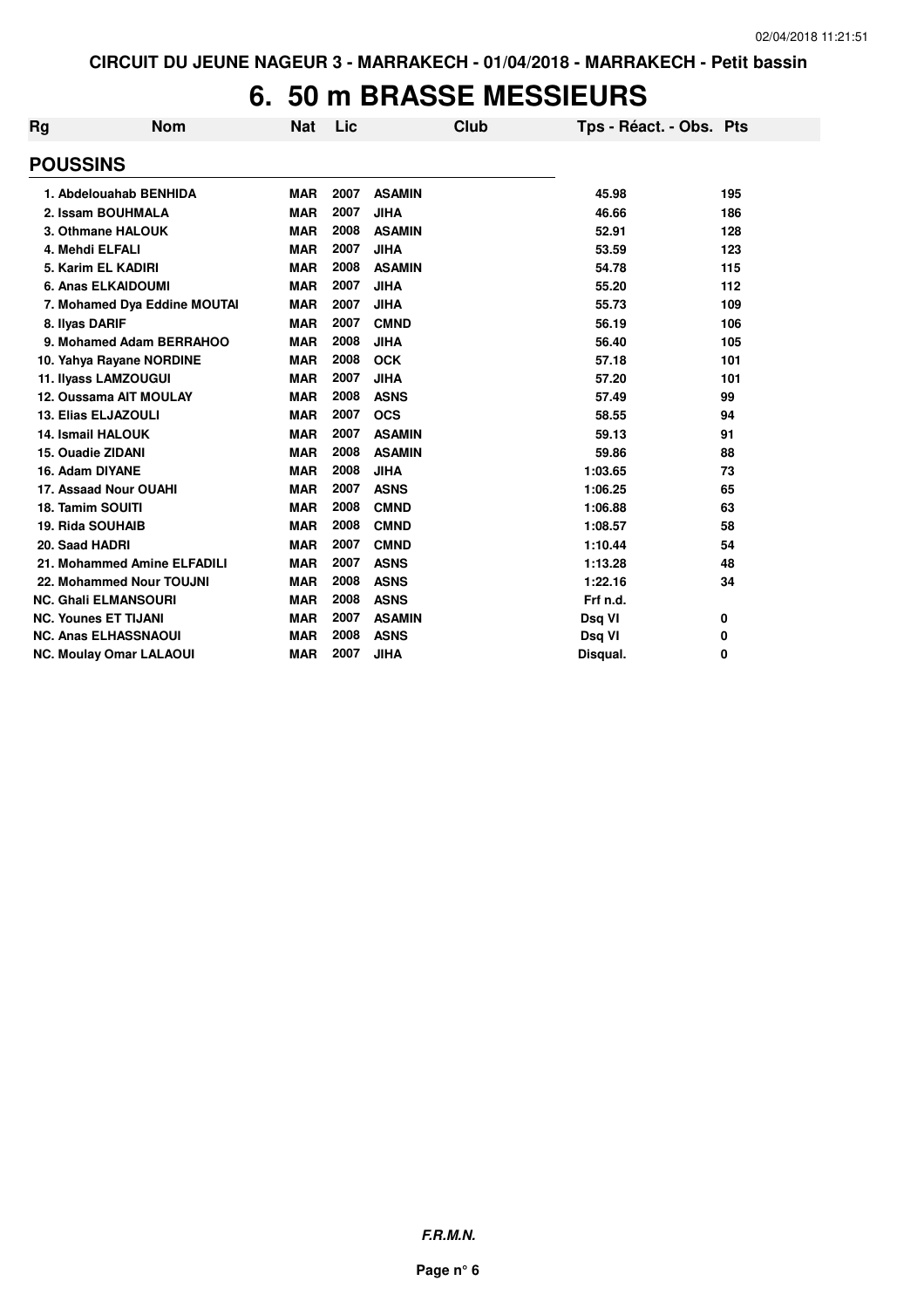## **7. 200 m 4 NAGES MESSIEURS**

| Rg                        | <b>Nom</b>                        | <b>Nat</b> | Lic  | Club          | Tps - Réact. - Obs. Pts |     |
|---------------------------|-----------------------------------|------------|------|---------------|-------------------------|-----|
| <b>BENJAMINS</b>          |                                   |            |      |               |                         |     |
|                           | 1. Mohamed Adam NOURDINE          | <b>MAR</b> | 2005 | <b>OCK</b>    | 2:54.80                 | 280 |
| 2. Rayane DAKI            |                                   | <b>MAR</b> | 2005 | <b>OCK</b>    | 3:06.93                 | 228 |
|                           | 3. Karim SELLAFI                  | <b>MAR</b> | 2005 | <b>OCK</b>    | 3:15.72                 | 199 |
|                           | 4. Ahmed BENAZZOUZ                | <b>MAR</b> | 2006 | <b>OCS</b>    | 3:16.51                 | 197 |
|                           | 5. Haitam Safouane OURTANE        | <b>MAR</b> | 2005 | <b>CMND</b>   | 3:24.39                 | 175 |
|                           | 6. Houssam BENRBIB                | <b>MAR</b> | 2006 | <b>OCS</b>    | 3:32.06                 | 156 |
|                           | <b>7. Mehdi CHERGUI MOUANE</b>    | <b>MAR</b> | 2005 | <b>ASNS</b>   | 3:37.97                 | 144 |
|                           | 8. Abdelghani GHANNAM             | <b>MAR</b> | 2005 | <b>CMND</b>   | 3:38.48                 | 143 |
| 9. Adam KHALIL            |                                   | <b>MAR</b> | 2005 | <b>JIHA</b>   | 3:44.15                 | 132 |
| <b>NC. Iliass ZARQUAN</b> |                                   | <b>MAR</b> | 2005 | <b>JIHA</b>   | Frf n.d.                |     |
|                           | <b>NC. Abdoullah DRIBI ALAOUI</b> | <b>MAR</b> | 2006 | <b>ASNS</b>   | Disqual.                | 0   |
| <b>POUSSINS</b>           |                                   |            |      |               |                         |     |
| 1. Omar AMRI              |                                   | <b>MAR</b> | 2007 | <b>ASAMIN</b> | 3:09.53                 | 219 |
|                           | 2. Mohammed BKHIBKHI              | <b>MAR</b> | 2008 | <b>CMND</b>   | 3:57.59                 | 111 |
| 3. Mehdi ELFALI           |                                   | <b>MAR</b> | 2007 | <b>JIHA</b>   | 4:08.84                 | 97  |
| 4. Adam DIYANE            |                                   | <b>MAR</b> | 2008 | <b>JIHA</b>   | 4:24.79                 | 80  |
|                           | 5. Moulay Omar LALAOUI            | <b>MAR</b> | 2007 | <b>JIHA</b>   | 4:25.25                 | 80  |
|                           | 6. Nassime DADDA                  | <b>MAR</b> | 2008 | <b>JIHA</b>   | 4:25.80                 | 79  |
|                           | NC. Abdelouahab BENHIDA           | <b>MAR</b> | 2007 | <b>ASAMIN</b> | Dsq NI                  | 0   |
|                           | <b>NC. Mohamed Adam BERRAHOO</b>  | <b>MAR</b> | 2008 | <b>JIHA</b>   | Disaual.                | 0   |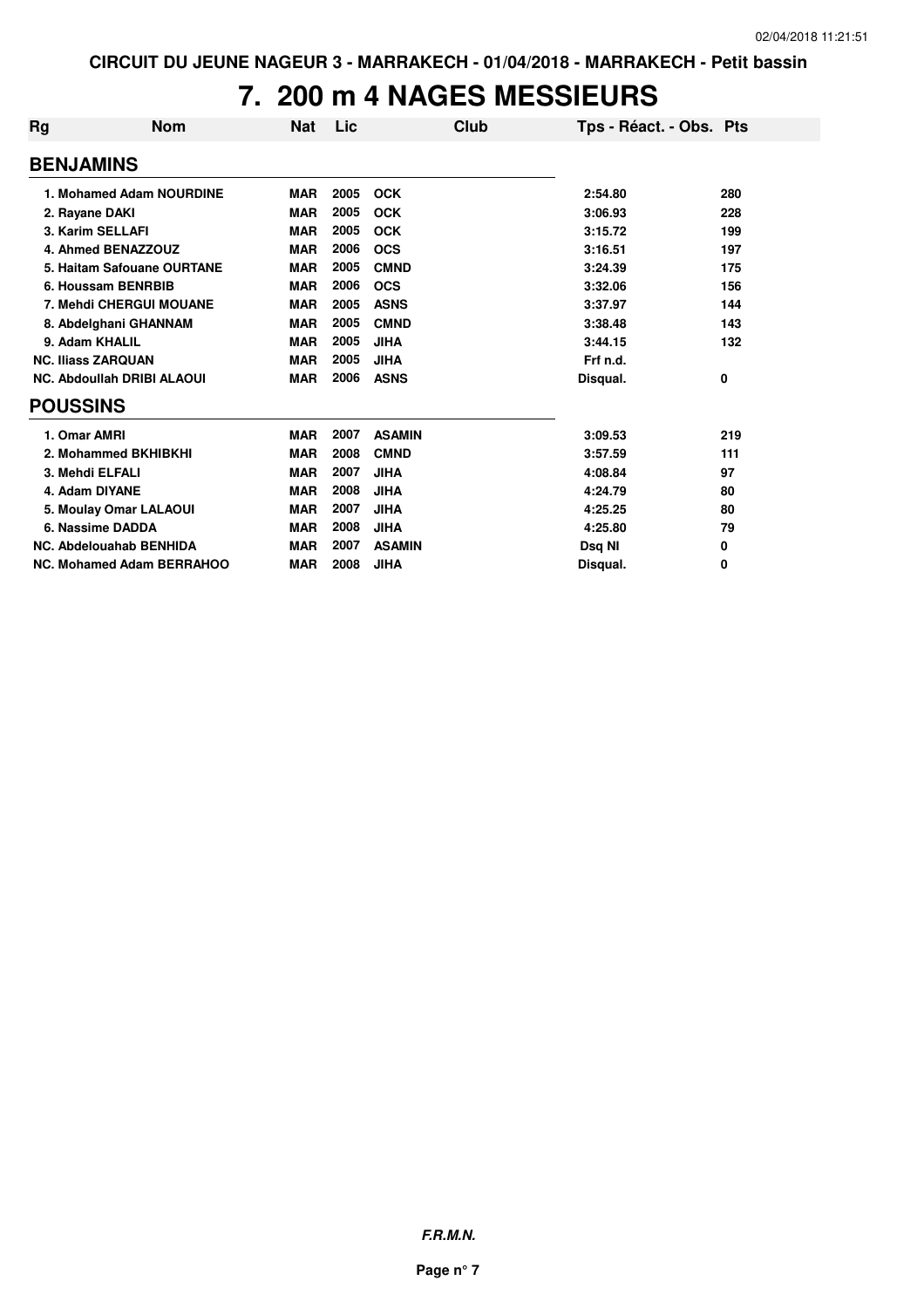#### **8. 200 m 4 NAGES DAMES**

| Rg                           | <b>Nom</b>                | <b>Nat</b> | Lic  | Club          | Tps - Réact. - Obs. Pts |     |
|------------------------------|---------------------------|------------|------|---------------|-------------------------|-----|
| <b>BENJAMINS</b>             |                           |            |      |               |                         |     |
| 1. Islam BKHIBKHI            |                           | <b>MAR</b> | 2005 | <b>CMND</b>   | 3:15.75                 | 267 |
| 2. Bachair LAHOUIRI          |                           | <b>MAR</b> | 2005 | <b>OCK</b>    | 3:16.05                 | 266 |
| 3. Oumaima DAHLANE           |                           | <b>MAR</b> | 2005 | <b>JIHA</b>   | 3:28.47                 | 221 |
| <b>NC. Wiam SAOUI</b>        |                           | <b>MAR</b> | 2006 | <b>ASAMIN</b> | Dsg NI                  | 0   |
| <b>NC. Malak BELMEKNASSI</b> |                           | <b>MAR</b> | 2005 | <b>JIHA</b>   | Dsq NI                  | 0   |
| <b>POUSSINS</b>              |                           |            |      |               |                         |     |
| 1. Nada MOUSSAFIA            |                           | <b>MAR</b> | 2007 | <b>OCS</b>    | 4:03.70                 | 138 |
| 2. Marwa KHALIL              |                           | <b>MAR</b> | 2008 | <b>JIHA</b>   | 4:28.00                 | 104 |
| 3. Aya DRIBI ALAOUI          |                           | <b>MAR</b> | 2008 | <b>ASNS</b>   | 4:34.64                 | 96  |
|                              | 4. Fatima Ezzahra LHACHEQ | <b>MAR</b> | 2008 | <b>JIHA</b>   | 5:02.32                 | 72  |
| <b>NC. Inasse BENLAMINE</b>  |                           | <b>MAR</b> | 2008 | <b>ASNS</b>   | Dsg VI                  | 0   |

**F.R.M.N.**

**Page n° 8**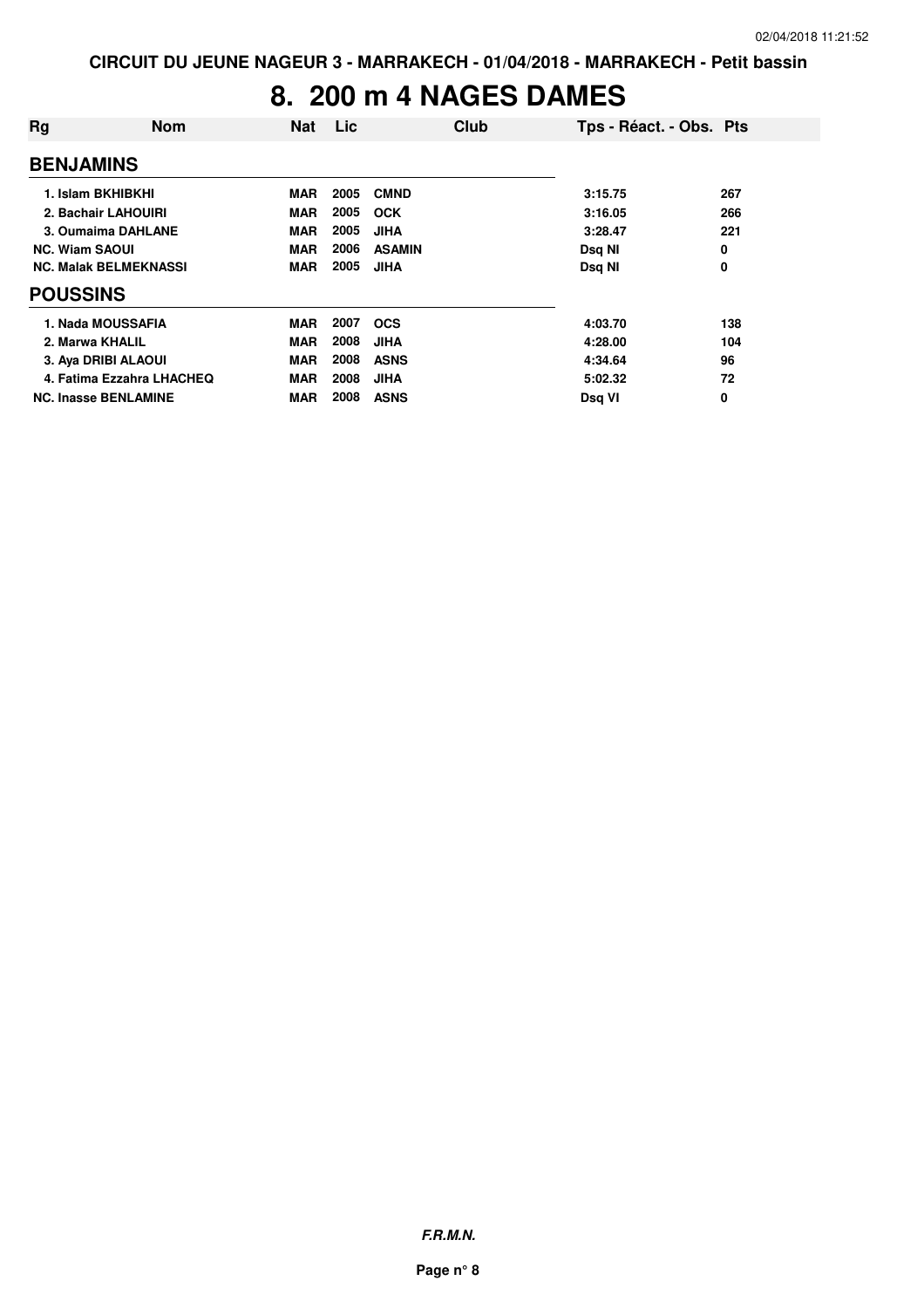## **9. 400 m NAGE LIBRE MESSIEURS**

| Rg                        | <b>Nom</b>                  | Nat        | Lic  | Club          | Tps - Réact. - Obs. Pts |     |
|---------------------------|-----------------------------|------------|------|---------------|-------------------------|-----|
| <b>BENJAMINS</b>          |                             |            |      |               |                         |     |
|                           | 1. Mohamed Adam NOURDINE    | <b>MAR</b> | 2005 | <b>OCK</b>    | 5:11.91                 | 351 |
| 2. Hamza TABIT            |                             | <b>MAR</b> | 2006 | <b>ASAMIN</b> | 5:15.05                 | 340 |
|                           | 3. Yasser BENHIDA           | <b>MAR</b> | 2005 | <b>ASAMIN</b> | 5:16.22                 | 337 |
|                           | <b>4. Ali BENLACHHAB</b>    | <b>MAR</b> | 2005 | <b>ASAMIN</b> | 5:24.63                 | 311 |
| 5. Soufiane AMRI          |                             | <b>MAR</b> | 2005 | <b>ASAMIN</b> | 5:43.09                 | 263 |
|                           | 6. Haitam Safouane OURTANE  | <b>MAR</b> | 2005 | <b>CMND</b>   | 6:36.50                 | 170 |
|                           | 7. Youssef CHAYED           | <b>MAR</b> | 2005 | <b>JIHA</b>   | 6:45.94                 | 159 |
|                           | 8. Abdelghani GHANNAM       | <b>MAR</b> | 2005 | <b>CMND</b>   | 6:54.38                 | 149 |
|                           | 9. Houssam BENRBIB          | <b>MAR</b> | 2006 | <b>OCS</b>    | 7:01.02                 | 142 |
|                           | 10. Adam AGOURAM            | <b>MAR</b> | 2006 | <b>CMND</b>   | 7:10.68                 | 133 |
| <b>11. Yassir SOUHAIB</b> |                             | <b>MAR</b> | 2006 | <b>CMND</b>   | 7:17.49                 | 127 |
|                           | <b>12. Brahim OUARMASSI</b> | <b>MAR</b> | 2005 | <b>JIHA</b>   | 7:27.38                 | 119 |
|                           | 13. Salaheddine DNAYA       | <b>MAR</b> | 2005 | <b>ASNS</b>   | 7:57.87                 | 97  |
|                           | NC. Mohammed Houssam AARAFA | <b>MAR</b> | 2006 | <b>ASNS</b>   | Frf n.d.                |     |
| <b>NC. Mehdi ABBOU</b>    |                             | <b>MAR</b> | 2006 | <b>CMND</b>   | Frf n.d.                |     |

**F.R.M.N.**

**Page n° 9**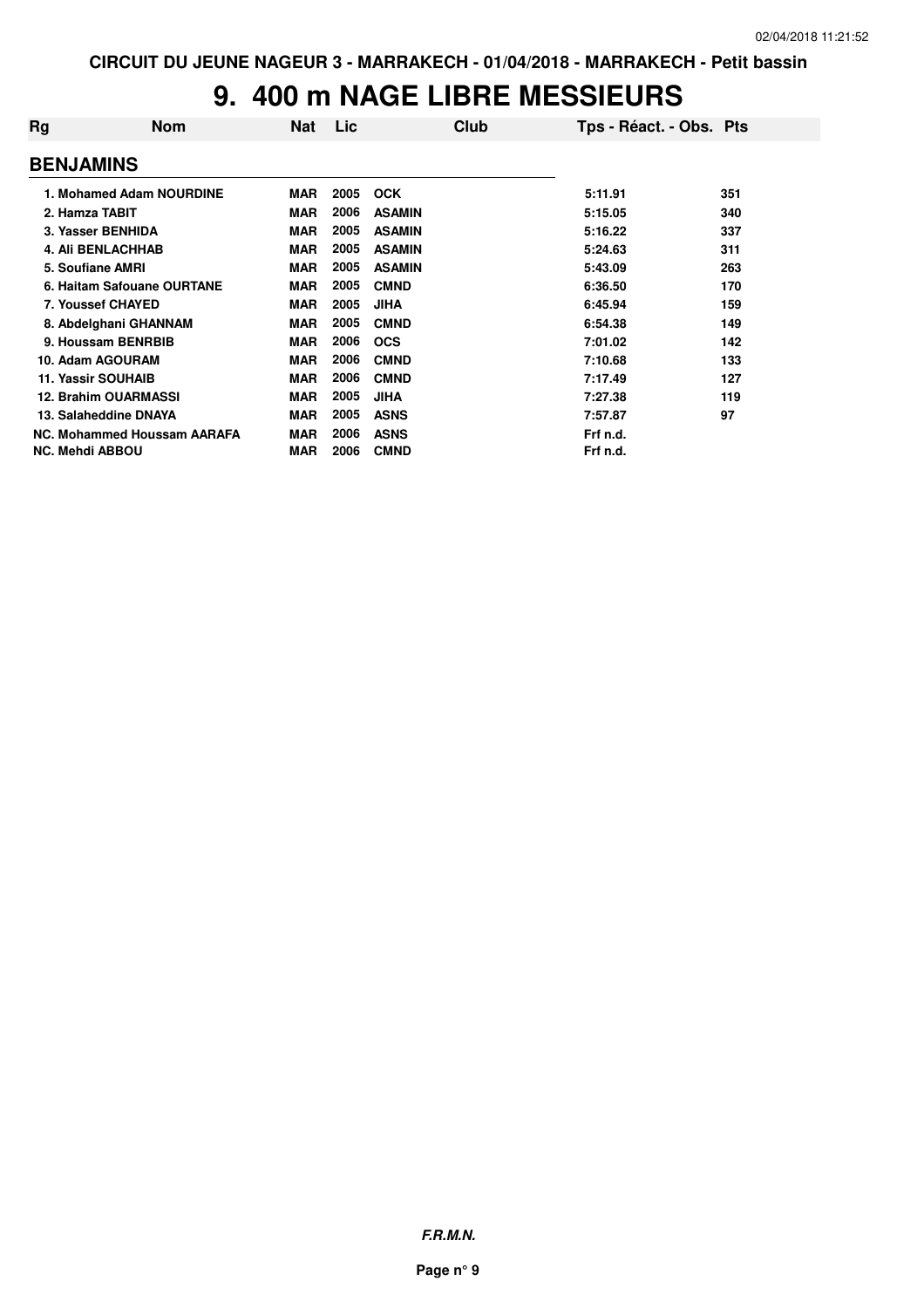# **10. 100 m NAGE LIBRE DAMES**

| Rg                        | <b>Nom</b>                   | <b>Nat</b> | Lic  | Club          | Tps - Réact. - Obs. Pts |     |
|---------------------------|------------------------------|------------|------|---------------|-------------------------|-----|
| <b>BENJAMINS</b>          |                              |            |      |               |                         |     |
| 1. Wiam SAOUI             |                              | <b>MAR</b> | 2006 | <b>ASAMIN</b> | 1:17.16                 | 307 |
|                           | 2. Lina EL OUADIH            | <b>MAR</b> | 2006 | <b>JIHA</b>   | 1:17.85                 | 299 |
|                           | 3. Douaa LEZREK              | <b>MAR</b> | 2006 | <b>JIHA</b>   | 1:19.53                 | 280 |
|                           | 4. Islam BKHIBKHI            | <b>MAR</b> | 2005 | <b>CMND</b>   | 1:19.58                 | 280 |
|                           | 5. Bachair LAHOUIRI          | <b>MAR</b> | 2005 | <b>OCK</b>    | 1:20.26                 | 273 |
|                           | 6. Ghita ALADLOUNI           | <b>MAR</b> | 2006 | <b>JIHA</b>   | 1:20.81                 | 267 |
| 7. Sara CHBALY            |                              | <b>MAR</b> | 2006 | <b>JIHA</b>   | 1:23.59                 | 241 |
|                           | 8. Fatima Ezzahra RIFAI      | <b>MAR</b> | 2005 | <b>ASAMIN</b> | 1:23.94                 | 238 |
|                           | 9. Oumaima DAHLANE           | <b>MAR</b> | 2005 | <b>JIHA</b>   | 1:25.23                 | 228 |
| 10. Aya BKHIBKHI          |                              | <b>MAR</b> | 2005 | <b>CMND</b>   | 1:25.26                 | 227 |
|                           | <b>11. Wissal ELHAMIDI</b>   | <b>MAR</b> | 2005 | <b>CMND</b>   | 1:25.82                 | 223 |
|                           | 12. Aya ELOUAZZANI           | <b>MAR</b> | 2006 | <b>OCS</b>    | 1:30.91                 | 187 |
|                           | 13. Aya ELYOUSSOFI           | <b>MAR</b> | 2005 | <b>OCS</b>    | 1:31.35                 | 185 |
| 14. Nada SAMRANI          |                              | <b>MAR</b> | 2006 | <b>OCK</b>    | 1:33.03                 | 175 |
|                           | <b>15. Malak BELMEKNASSI</b> | <b>MAR</b> | 2005 | <b>JIHA</b>   | 1:35.22                 | 163 |
|                           | 16. Zaynab TSERGHINI         | <b>MAR</b> | 2005 | <b>OCS</b>    | 1:36.36                 | 157 |
|                           | 17. Douaae LACHGUER          | <b>MAR</b> | 2005 | <b>CMND</b>   | 1:44.27                 | 124 |
| 18. Doae ELRAMI           |                              | <b>MAR</b> | 2005 | <b>CKM</b>    | 1:47.57                 | 113 |
|                           | <b>19. Titrite BRGMANE</b>   | <b>MAR</b> | 2006 | <b>CMND</b>   | 1:49.55                 | 107 |
|                           | 20. Insaf ECH-CHEIKH         | <b>MAR</b> | 2006 | <b>OCK</b>    | 1:50.45                 | 104 |
| 21. Aya NADRI             |                              | <b>MAR</b> | 2006 | <b>OCK</b>    | 1:53.55                 | 96  |
| 22. Salima AARAB          |                              | <b>MAR</b> | 2005 | <b>CKM</b>    | 1:57.77                 | 86  |
|                           | 23. Maryame OUARGAL          | <b>MAR</b> | 2006 | <b>KACM</b>   | 2:02.63                 | 76  |
| <b>NC. Nada ELIDRISSI</b> |                              | <b>MAR</b> | 2005 | <b>OCS</b>    | Frf n.d.                |     |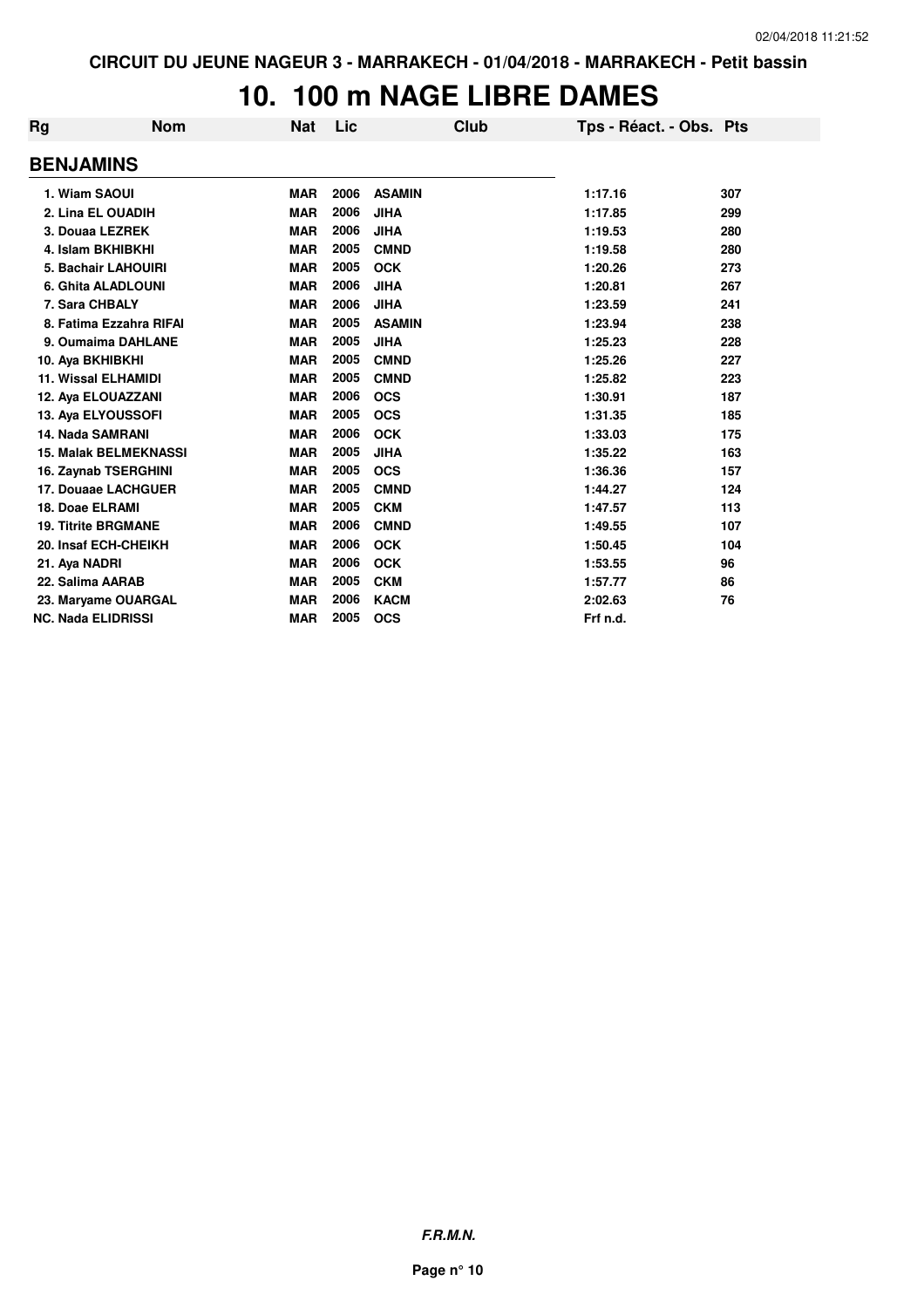### **11. 200 m NAGE LIBRE DAMES**

| Rg                      | <b>Nom</b>                   | Nat        | Lic  | Club          | Tps - Réact. - Obs. Pts |     |
|-------------------------|------------------------------|------------|------|---------------|-------------------------|-----|
| <b>POUSSINS</b>         |                              |            |      |               |                         |     |
| 1. Lina BOURZI          |                              | <b>MAR</b> | 2007 | <b>ASAMIN</b> | 2:42.38                 | 336 |
|                         | 2. Joulane MAHJOUBI          | <b>MAR</b> | 2007 | <b>ASAMIN</b> | 2:43.18                 | 331 |
| 3. Aya RIFAI            |                              | <b>MAR</b> | 2007 | <b>ASAMIN</b> | 2:48.63                 | 300 |
|                         | <b>4. Sarah LACOMBE</b>      | <b>MAR</b> | 2007 | <b>JIHA</b>   | 2:56.72                 | 261 |
| 5. Sarah AADAD          |                              | <b>MAR</b> | 2007 | <b>CMND</b>   | 3:17.66                 | 186 |
|                         | 6. Sara EL BARDAI            | <b>MAR</b> | 2007 | <b>ASAMIN</b> | 3:28.10                 | 160 |
|                         | 7. Fatima Ezzahra LHACHEQ    | <b>MAR</b> | 2008 | <b>JIHA</b>   | 3:30.25                 | 155 |
|                         | 8. Marwa EL-ABBARI           | <b>MAR</b> | 2007 | <b>OCK</b>    | 3:34.72                 | 145 |
|                         | 9. Yasmine ED DRIEF          | <b>MAR</b> | 2008 | <b>KACM</b>   | 3:35.59                 | 143 |
|                         | 10. Imane ELKHOMSI           | <b>MAR</b> | 2007 | <b>CKM</b>    | 3:45.62                 | 125 |
|                         | 11. Youmna OUNACEUR          | <b>MAR</b> | 2008 | <b>CMND</b>   | 3:53.39                 | 113 |
|                         | 12. Nassima JLOULAT          | <b>MAR</b> | 2007 | <b>CKM</b>    | 4:00.89                 | 103 |
| 13. Asmae KADIMI        |                              | <b>MAR</b> | 2008 | <b>CMND</b>   | 4:08.41                 | 94  |
| <b>14. Zineb NSEYEM</b> |                              | <b>MAR</b> | 2007 | <b>JIHA</b>   | 4:10.04                 | 92  |
|                         | 15. Hajar ELHALABY           | <b>MAR</b> | 2007 | <b>OCK</b>    | 4:17.63                 | 84  |
| 16. Israe DOUADA        |                              | <b>MAR</b> | 2007 | <b>KACM</b>   | 4:36.13                 | 68  |
|                         | <b>NC. Lina Malak HAITAM</b> | MAR        | 2007 | <b>OCK</b>    | Frf n.d.                |     |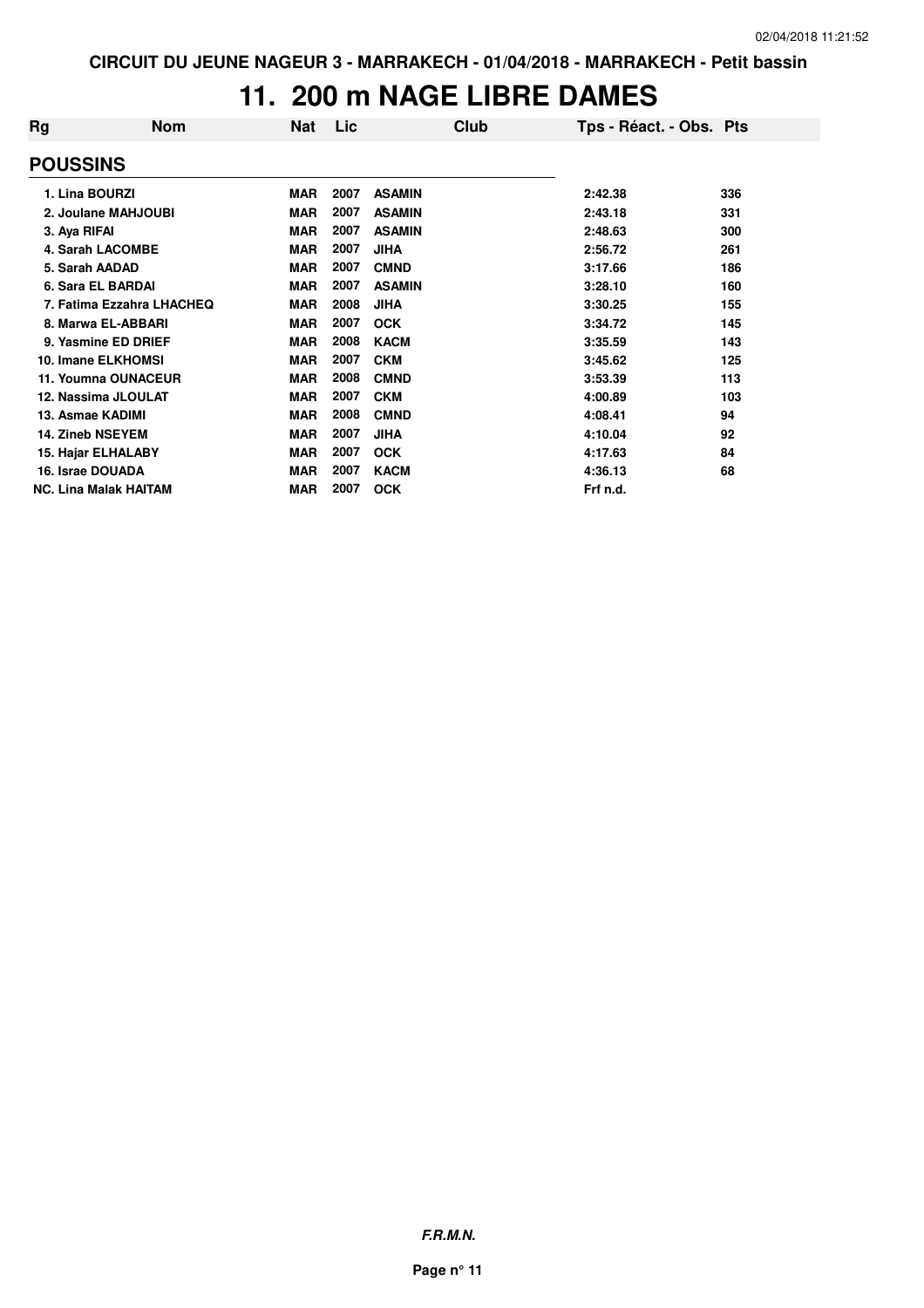# **12. 50 m NAGE LIBRE MESSIEURS**

| Rg | <b>Nom</b>                    | <b>Nat</b> | Lic  |               | Club | Tps - Réact. - Obs. Pts |     |
|----|-------------------------------|------------|------|---------------|------|-------------------------|-----|
|    | <b>POUSSINS</b>               |            |      |               |      |                         |     |
|    | 1. Issam BOUHMALA             | <b>MAR</b> | 2007 | <b>JIHA</b>   |      | 33.81                   | 236 |
|    | 2. Omar AMRI                  | <b>MAR</b> | 2007 | <b>ASAMIN</b> |      | 34.19                   | 228 |
|    | 3. Abdelouahab BENHIDA        | <b>MAR</b> | 2007 | <b>ASAMIN</b> |      | 36.59                   | 186 |
|    | 4. Mohamed Dya Eddine MOUTAI  | <b>MAR</b> | 2007 | <b>JIHA</b>   |      | 36.94                   | 181 |
|    | 5. Mohammed BKHIBKHI          | <b>MAR</b> | 2008 | <b>CMND</b>   |      | 40.22                   | 140 |
|    | 6. Yahya Rayane NORDINE       | <b>MAR</b> | 2008 | <b>OCK</b>    |      | 40.41                   | 138 |
|    | 7. Mehdi ELFALI               | <b>MAR</b> | 2007 | <b>JIHA</b>   |      | 40.58                   | 136 |
|    | 8. Othmane HALOUK             | <b>MAR</b> | 2008 | <b>ASAMIN</b> |      | 40.72                   | 135 |
|    | 9. Mohamed Taha TRAIDI        | <b>MAR</b> | 2007 | <b>OCK</b>    |      | 40.73                   | 135 |
|    | 10. Mohamed Adam BERRAHOO     | <b>MAR</b> | 2008 | <b>JIHA</b>   |      | 40.84                   | 134 |
|    | 11. Adam RACHID               | <b>MAR</b> | 2008 | <b>JIHA</b>   |      | 40.98                   | 132 |
|    | 12. Karim EL KADIRI           | <b>MAR</b> | 2008 | <b>ASAMIN</b> |      | 41.05                   | 132 |
|    | 13. Saad HADRI                | <b>MAR</b> | 2007 | <b>CMND</b>   |      | 42.22                   | 121 |
|    | <b>14. Ismail HALOUK</b>      | <b>MAR</b> | 2007 | <b>ASAMIN</b> |      | 42.57                   | 118 |
|    | <b>15. Younes ET TIJANI</b>   | <b>MAR</b> | 2007 | <b>ASAMIN</b> |      | 42.91                   | 115 |
|    | 16. Hamza NAFR                | <b>MAR</b> | 2008 | <b>OCK</b>    |      | 43.02                   | 114 |
|    | 17. Ilyas DARIF               | <b>MAR</b> | 2007 | <b>CMND</b>   |      | 43.99                   | 107 |
|    | 18. Sohaib DAKI               | <b>MAR</b> | 2007 | <b>OCK</b>    |      | 44.34                   | 104 |
|    | 19. Adam DIYANE               | <b>MAR</b> | 2008 | <b>JIHA</b>   |      | 44.48                   | 103 |
|    | 20. Elias ELJAZOULI           | <b>MAR</b> | 2007 | <b>OCS</b>    |      | 44.53                   | 103 |
|    | 21. Oussama AIT MOULAY        | <b>MAR</b> | 2008 | <b>ASNS</b>   |      | 44.85                   | 101 |
|    | 22. Mohamed Reda HICHAM       | <b>MAR</b> | 2007 | <b>KACM</b>   |      | 45.02                   | 100 |
|    | 23. Iyad BOUROU               | <b>MAR</b> | 2008 | <b>OCS</b>    |      | 46.41                   | 91  |
|    | 24. Nassime DADDA             | <b>MAR</b> | 2008 | <b>JIHA</b>   |      | 46.48                   | 91  |
|    | <b>25. Anas ELKAIDOUMI</b>    | <b>MAR</b> | 2007 | <b>JIHA</b>   |      | 46.55                   | 90  |
|    | 26. Mohamed JEMHATI           | <b>MAR</b> | 2007 | <b>KACM</b>   |      | 46.66                   | 90  |
|    | 27. Sami SAHLI                | <b>MAR</b> | 2007 | <b>JIHA</b>   |      | 46.75                   | 89  |
|    | 28. Reda AIT ZIDANE           | <b>MAR</b> | 2007 | <b>KACM</b>   |      | 46.82                   | 89  |
|    | 29. Omar LEMKHOUDEM           | <b>MAR</b> | 2008 | <b>ASNS</b>   |      | 46.84                   | 88  |
|    | 30. Fadi BARDACH              | <b>MAR</b> | 2008 | <b>KACM</b>   |      | 47.41                   | 85  |
|    | 31. Assaad Nour OUAHI         | <b>MAR</b> | 2007 | <b>ASNS</b>   |      | 47.53                   | 85  |
|    | 32. Tamim SOUITI              | <b>MAR</b> | 2008 | <b>CMND</b>   |      | 47.81                   | 83  |
|    | 33. Ouadie ZIDANI             | <b>MAR</b> | 2008 | <b>ASAMIN</b> |      | 48.39                   | 80  |
|    | 34. Mohamed Amine ZEGOUMOU    | <b>MAR</b> | 2008 | <b>OCK</b>    |      | 48.41                   | 80  |
|    | 35. Moulay Omar LALAOUI       | <b>MAR</b> | 2007 | <b>JIHA</b>   |      | 50.57                   | 70  |
|    | 36. Anas ELHASSNAOUI          | <b>MAR</b> | 2008 | <b>ASNS</b>   |      | 50.78                   | 69  |
|    | 37. Yassir BELMEKNASSI        | <b>MAR</b> | 2007 | <b>JIHA</b>   |      | 51.63                   | 66  |
|    | 38. Adam TOUNZI               | <b>MAR</b> | 2008 | <b>OCK</b>    |      | 55.55                   | 53  |
|    | 39. Mohammed Nour TOUJNI      | <b>MAR</b> | 2008 | <b>ASNS</b>   |      | 55.91                   | 52  |
|    | 40. Mohammed Amine ELFADILI   | <b>MAR</b> | 2007 | <b>ASNS</b>   |      | 1:04.38                 | 34  |
|    | 41. Rida SOUHAIB              | <b>MAR</b> | 2008 | <b>CMND</b>   |      | 1:08.66                 | 28  |
|    | 42. Mohamed Rayane EL YAQOUBY | <b>MAR</b> | 2008 | <b>ASNS</b>   |      | 1:14.80                 | 21  |
|    | <b>NC. Ghali ELMANSOURI</b>   | <b>MAR</b> | 2008 | <b>ASNS</b>   |      | Frf n.d.                |     |
|    | <b>NC. Rami LAABIED</b>       | <b>MAR</b> | 2008 | <b>CMND</b>   |      | Frf n.d.                |     |
|    | NC. Mohammed Taha SKIRI       | <b>MAR</b> | 2008 | <b>JIHA</b>   |      | Frf n.d.                |     |
|    | <b>NC. Ilias ZAYANE</b>       | <b>MAR</b> | 2008 | <b>JIHA</b>   |      | Frf n.d.                |     |
|    | <b>NC. Anas RAKIA</b>         | <b>MAR</b> | 2008 | <b>JIHA</b>   |      | Frf n.d.                |     |
|    | <b>NC. Ilyas AMAZOUZ</b>      | <b>MAR</b> | 2008 | <b>KACM</b>   |      | <b>Abandon</b>          | 0   |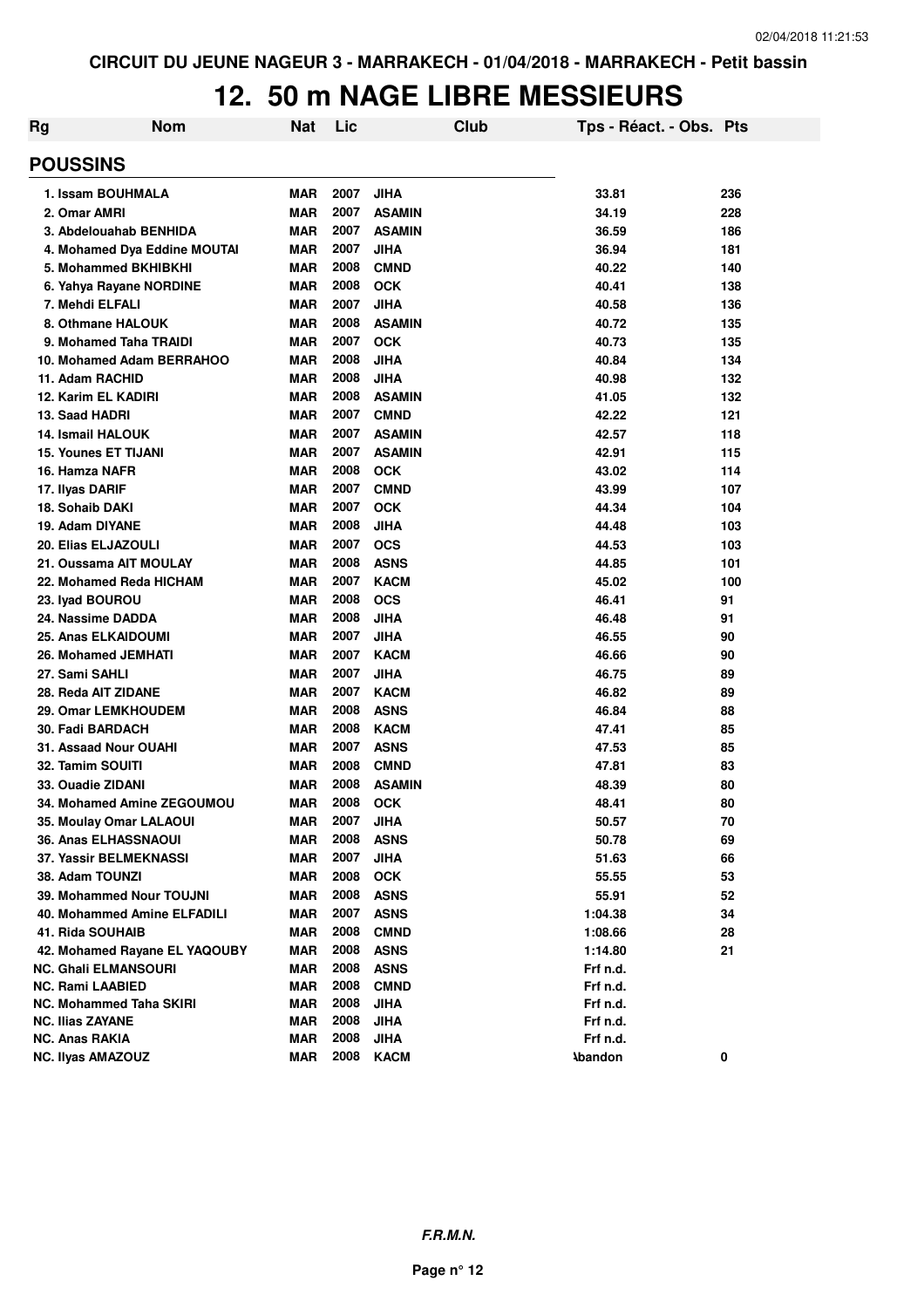## **13. 100 m BRASSE MESSIEURS**

| Rg                             | <b>Nom</b>                    | <b>Nat</b> | Lic  | Club          | Tps - Réact. - Obs. Pts |     |
|--------------------------------|-------------------------------|------------|------|---------------|-------------------------|-----|
| <b>BENJAMINS</b>               |                               |            |      |               |                         |     |
| 1. Mouad BENGUIRA              |                               | <b>MAR</b> | 2006 | <b>KACM</b>   | 1:29.53                 | 278 |
| 2. Yasser BENHIDA              |                               | <b>MAR</b> | 2005 | <b>ASAMIN</b> | 1:30.18                 | 272 |
| 3. Rayane DAKI                 |                               | <b>MAR</b> | 2005 | <b>OCK</b>    | 1:33.27                 | 246 |
| <b>4. Karim SELLAFI</b>        |                               | <b>MAR</b> | 2005 | <b>OCK</b>    | 1:34.19                 | 239 |
| 5. Soufiane AMRI               |                               | <b>MAR</b> | 2005 | <b>ASAMIN</b> | 1:37.63                 | 214 |
| 6. Mehdi CHERGUI MOUANE        |                               | <b>MAR</b> | 2005 | <b>ASNS</b>   | 1:38.91                 | 206 |
| 7. Aymane DIANI                |                               | <b>MAR</b> | 2005 | <b>JIHA</b>   | 1:39.16                 | 204 |
| 7. Nabil EL MOUMI              |                               | <b>MAR</b> | 2006 | <b>JIHA</b>   | 1:39.16                 | 204 |
| 9. Ahmed BENAZZOUZ             |                               | <b>MAR</b> | 2006 | <b>OCS</b>    | 1:40.93                 | 194 |
| 10. Abdoullah DRIBI ALAOUI     |                               | <b>MAR</b> | 2006 | <b>ASNS</b>   | 1:46.20                 | 166 |
| 11. Youssef CHAYED             |                               | <b>MAR</b> | 2005 | <b>JIHA</b>   | 1:48.38                 | 156 |
| <b>12. Brahim OUARMASSI</b>    |                               | <b>MAR</b> | 2005 | <b>JIHA</b>   | 1:50.57                 | 147 |
| 13. Jad ABDOUH                 |                               | <b>MAR</b> | 2005 | <b>JIHA</b>   | 1:53.35                 | 137 |
|                                | <b>14. El Mehdi MOUHACHIM</b> | <b>MAR</b> | 2006 | <b>JIHA</b>   | 1:55.30                 | 130 |
| <b>15. Yassir SOUHAIB</b>      |                               | <b>MAR</b> | 2006 | <b>CMND</b>   | 1:58.59                 | 119 |
| <b>16. Reda SELOUANE</b>       |                               | <b>MAR</b> | 2006 | <b>CMND</b>   | 1:59.91                 | 115 |
| 17. Adam AGOURAM               |                               | <b>MAR</b> | 2006 | <b>CMND</b>   | 2:01.52                 | 111 |
| 18. Mohammed QALLIDI           |                               | <b>MAR</b> | 2005 | <b>ASNS</b>   | 2:04.82                 | 102 |
|                                | 19. Adam AIT ABDELMALEK       | <b>MAR</b> | 2006 | <b>KACM</b>   | 2:05.66                 | 100 |
| 20. Nazih MHAICH               |                               | <b>MAR</b> | 2006 | <b>OCS</b>    | 2:06.05                 | 99  |
| 21. Almakki BOUABOULA          |                               | <b>MAR</b> | 2006 | <b>KACM</b>   | 2:09.80                 | 91  |
|                                | 22. Ahmed Rayane ELOTOR       | <b>MAR</b> | 2005 | <b>ASNS</b>   | 2:14.59                 | 81  |
| 23. Adam PALAMINO              |                               | <b>MAR</b> | 2006 | <b>ASNS</b>   | 2:50.47                 | 40  |
| <b>NC. Abdessamad ELKHABYR</b> |                               | <b>MAR</b> | 2005 | <b>ASNS</b>   | Frf n.d.                |     |
| <b>NC. Soulayman MOUMINE</b>   |                               | <b>MAR</b> | 2006 | <b>ASNS</b>   | Dsq VI                  | 0   |
| <b>NC. Ossama ENNAZIHI</b>     |                               | <b>MAR</b> | 2005 | <b>OCS</b>    | Dsq NI                  | 0   |